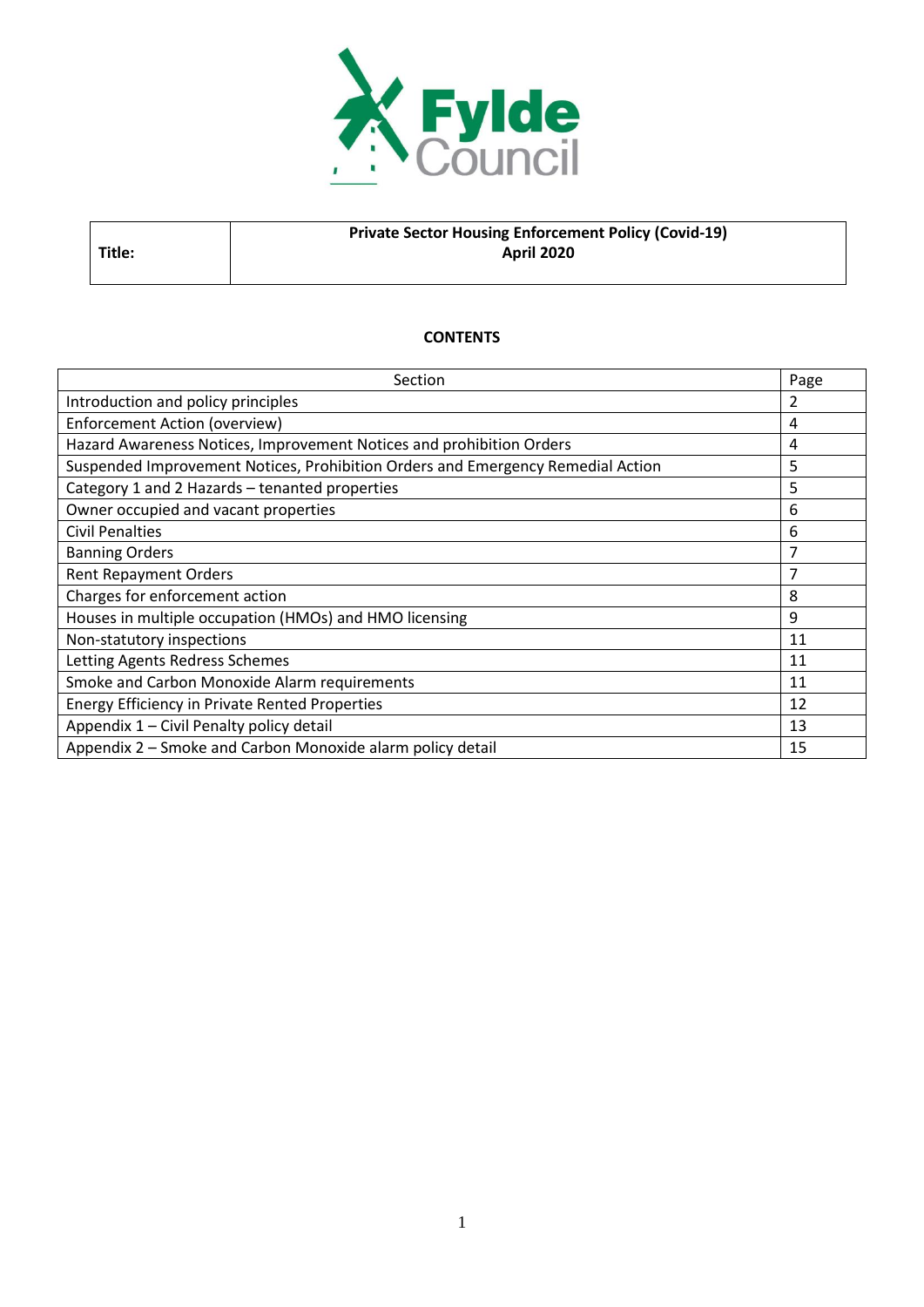## **Introduction**

The purposes of this policy are:

- to provide a framework for private sector housing enforcement activity by the Council during the Covid-19 outbreak;
- to guide investigating officers and decision makers in carrying out their work; and
- to help residents and property owners understand the powers and duties of the Council in relation to private sector housing and how they will be implemented at the current time.

The Policy cannot be prescriptive because the circumstances of individual cases and the available evidence must be taken into account. In all situations, however, we will consider the principles of this policy and the Regulators Code.

Policy principles

These are:

**Proportionality:** We will aim to take action which is proportional to the risk identified. This means protecting the health and safety of tenants and their visitors without placing an unreasonable burden on the landlord. **Transparency:** We will be transparent about how we make decisions. We will provide clear information on how formal enforcement can be avoided or complied with. We will give information in writing wherever we can. **Accountability:** We will provide information on how to make a complaint or appeal against any enforcement action we take.

**Consistency:** We will aim to ensure that our actions are as consistent as possible by applying legislation in line with the Council's policy and any relevant formal guidance.

**Openness:** We will provide clear information in plain English about the rules and regulations we enforce. We will aim to explain how the legislation can be complied with.

**Fairness:** We will aim to be fair to all parties, with no predisposition to favour either party in a dispute.

## **What to expect from the Council, and what the Council expect from you**

We want to work closely with landlords, letting agents and tenants to ensure that standards in rented properties are maintained at this difficult time.

We want to emphasise the importance of keeping properties free from hazardous conditions and to reassure all parties that a pragmatic, risk based and common sense approach will be used when enforcement decisions are taken.

#### **Landlords and Agents**

- We will advise you on the relevant housing legislation and help you understand how you can comply with it.
- We will expect you to be familiar with guidance for landlords and tenants such as "Coronavirus (COVID-19) Guidance for Landlords and Tenants" published by MHCLG in March 2020. Updates to this guidance can be found on the MHCLG website: [www.gov.uk/mhclg](http://www.gov.uk/mhclg)
- We will expect you to take reasonable care to ensure you are familiar with your legal obligations and that you comply with them.
- If we identify a contravention of the legislation we will advise you of the action you need to take, provided the action can be taken in line with government Covid-19 guidance. We will ask you to take it within a reasonable timescale.
- We will consider any reasonable proposals you put forward to comply.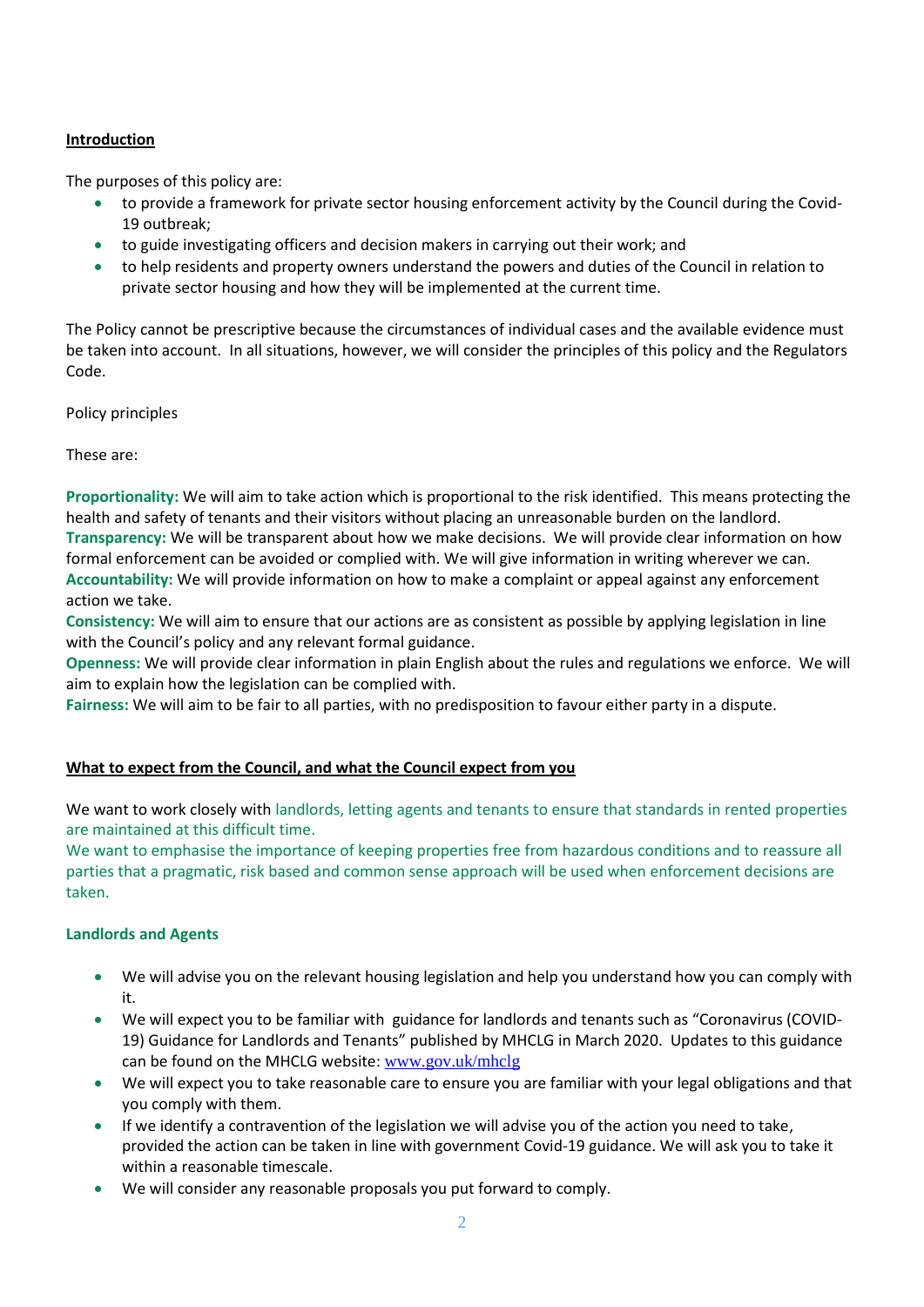- We will expect you to keep us informed of the action you have taken.
- If your proposals are not acceptable, or you do not carry out your stated proposals, we will normally begin formal action. However, if your reasons for not complying are due to Covid-19 restrictions, we will take this into account in deciding if formal action is appropriate.
- We will charge you the reasonable costs of our formal enforcement action.

#### **Tenants**

- We will expect you to advise your landlord of the issues affecting the property before you make contact with the Council and to have given reasonable opportunity for the landlord to respond to your complaint.
- We will respond to complaints as quickly as possible and will make initial contact with you within two working days of receiving your complaint.
- We will collect as much information as possible by telephone and may ask you to send us photographs by e-mail to help us evaluate your complaint, if you are able to do so.
- Enforcement action which is non-urgent will be delayed until Covid-19 restrictions ease.
- Inspections will not normally be carried out. This is to protect tenants and council staff from the risk of Covid-19 infection.
- In cases of very serious risk due significant hazard(s) at the property, an inspection may be carried out if this can be achieved within government guidelines and in accordance with the council's health and safety requirements. Emergency remedial action will not be undertaken but in cases of extremely hazardous conditions alternative accommodation may be considered.
- We will advise you of the possible course of action we may take and of the likely timescales involved in taking action.
- We will expect you to co-operate with your landlord to allow any emergency work to be done, provided this work is carried out in accordance with government guidance.
- If we believe that you are preventing the landlord from carrying out works, we will suspend any enforcement action.
- You may be interested in the guidance for landlords and tenants such as "Coronavirus (COVID-19) Guidance for Landlords and Tenants" published by MHCLG in March 2020. Updates to this guidance can be found on the MHCLG website: [www.gov.uk/mhclg](http://www.gov.uk/mhclg)

#### **Owner Occupiers**

- We will expect owners to adequately maintain their homes.
- Enforcement action will only be considered if there is a serious and imminent risk to health and safety or if there is a serious imminent risk to neighbours.

#### **Owners of Empty Homes**

• No action will be taken to assist empty home owners to bring them back into use during the Covid-19 emergency.

#### **Anonymous complaints**

• We will not investigate anonymous complaints during the Covid-19 emergency.

#### **Risk based inspections**

• No programmed or proactive inspections will be carried out until Covid-19 restrictions ease sufficiently to make these inspections feasible.

#### **Notification of an inspection**

If an inspection is considered necessary, a minimum of 24 hours notice will be given as required by Section 239 of the Housing Act 2004. This notice may be in writing, sent by e-mail or text message or verbally by telephone.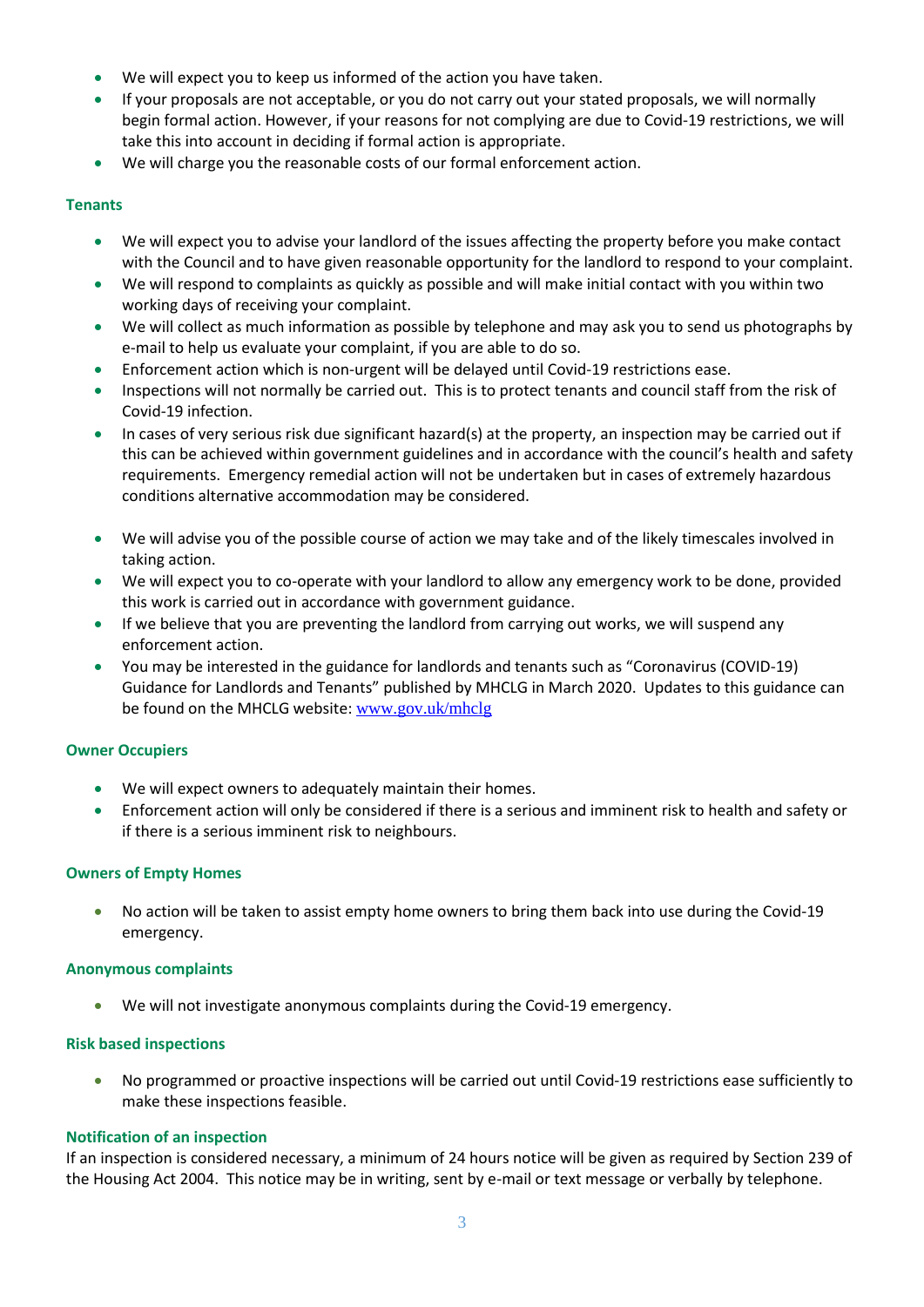### **Enforcement action**

#### **Housing Act 2004, Part 1**

When we inspect dwellings under Part 1 of the Housing Act 2004, we will apply th[e housing health and safety](https://www.gov.uk/government/publications/housing-health-and-safety-rating-system-guidance-for-landlords-and-property-related-professionals)  [rating system \(HHSRS\)](https://www.gov.uk/government/publications/housing-health-and-safety-rating-system-guidance-for-landlords-and-property-related-professionals) which is a risk-based evaluation tool. This will help us identify and protect against potential risks and hazards to health and safety from any deficiencies identified in dwellings.

The assessment method focuses on the hazards that are present in housing. HHSRS identifies 29 classes of hazard that can potentially affect the health of the occupiers. Defects in the property can contribute to one or more hazards. We will assess any hazards identified by an inspection which will be assessed according to their severity.

The assessment places the hazards in a hazard banding. Hazards in bands A to C are classed as Category 1 hazards and those in bands D to J as Category 2 hazards. Tackling these hazards will make housing healthier and safer to live in.

The Council must take one of a number of specified courses of action if it finds one or more Category 1 hazards. The Council may take action in relation to Category 2 hazards.

In deciding what action to take, we will take account of

- The HHSRS hazard rating
- Whether the Council has a duty (Category 1 hazards) or power (Category 2 hazards) under the Act to take action depending upon how serious the hazard risk is

and

• The best way of dealing with the hazard having regard to the enforcement guidance and prioritise actions to ensure that imminent risks to health are targeted.

### **Action we can take following an HHSRS assessment**

During the Covid-19 outbreak formal action by the council under Part 1 of the Housing Act 2004 will be restricted to ensuring vulnerable tenants and imminent risks to health are targeted. The most likely course of action will be an Emergency Prohibition Order under Section 43 of the Housing Act 2004 for all or part of the premises concerned. This course of action is highlighted **in BOLD** below.

## **Hazard Awareness Notice**

- Hazard Awareness Notice Category 1 hazards: Section 28
- Hazard Awareness Notice Category 2 hazards: Section 29

A Hazard Awareness Notice is a formal way of drawing attention to the need for remedial action. Service of a notice is not enforcement action as such, it is advisory. The notice is not registered as a local land charge and there is no appeal process. No timescale is specified for the completion of the remedial work.

#### **Improvement Notice**

- Improvement Notice Category 1 hazards: Section 11
- Improvement Notice Category 2 hazards: Section 12

An Improvement Notice requires the specified remedial works to be carried out within the timescale set out in the notice. This must allow reasonable opportunity for the work to be completed. The notice cannot require the work to start earlier than 28 days after the notice is served and there is a 21 day appeal period.

#### **Prohibition Order**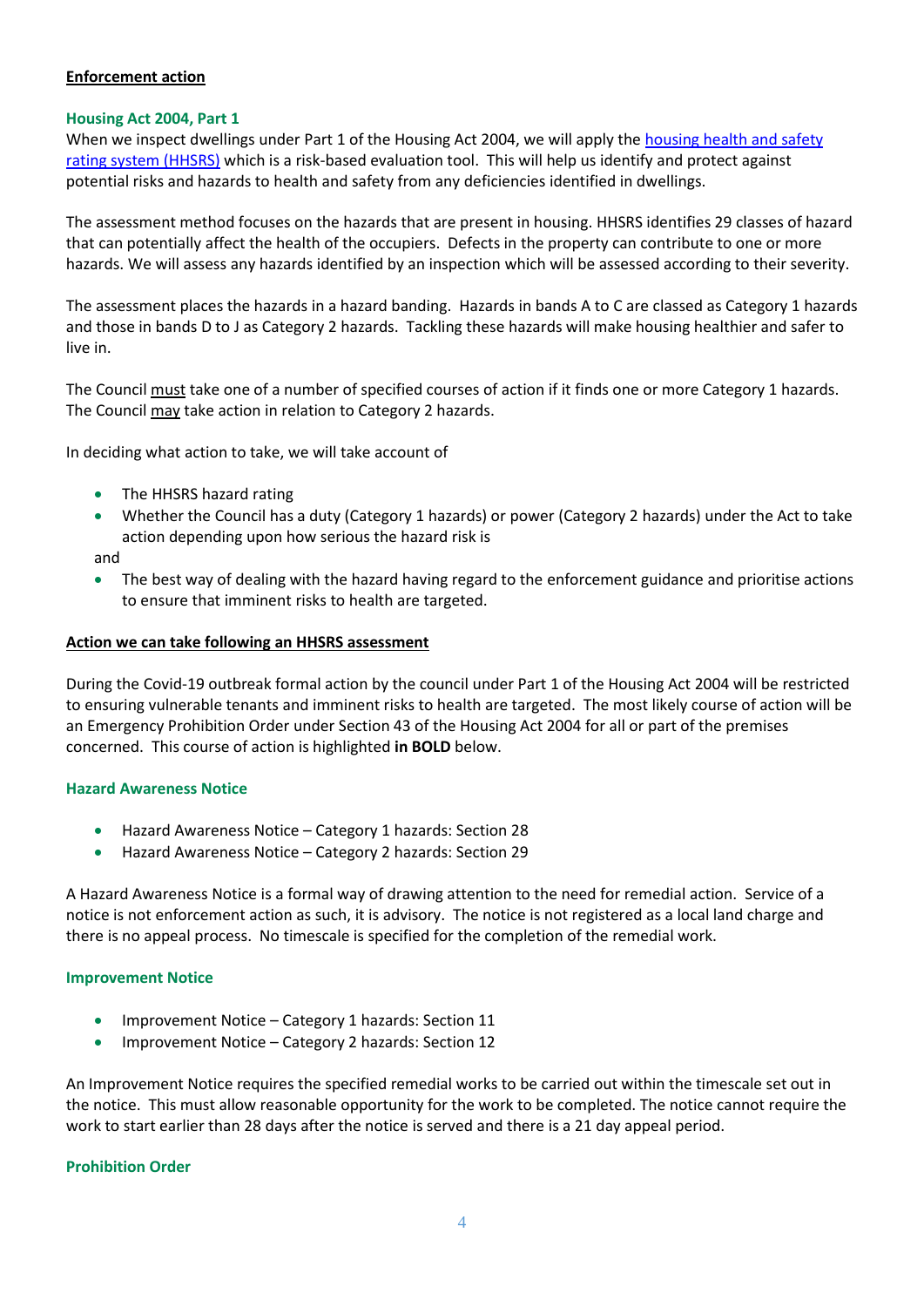- Prohibition Order Category 1 hazards: Section 20
- Prohibition Order Category 2 hazards: Section 21

A Prohibition Order may prohibit the occupation or use for a specified purpose of part or all of the premises. A Prohibition Order may be appropriate where serious hazards exist, but remedial action is not possible or practical. The use of part or all of the premises may be prohibited for specific groups or numbers of people. The notice must be served within 7 days of the order being made and appeals must be made within 28 days of the date of the Order.

#### **Suspended Improvement Notices and Prohibition Orders**

Improvement Notices and Prohibition Orders can be suspended enabling enforcement action to be postponed for a specific time period or until a specified event, such as a change in occupation of a property.

### **Emergency Remedial Action: Section 40**

If a Category 1 hazard presents an imminent risk of serious harm to the health and safety of the occupiers, the Council may take emergency remedial action and will do so when:

- The Council considers immediate action is needed to remove or reduce the hazard to an acceptable level and
- The property owner cannot or will not take the necessary action

If the Council takes Emergency Remedial Action a notice must be served on the relevant person within 7 days. Appeals may be brought within 28 days of the date the action is taken.

### **Emergency Prohibition Order: Section 43**

**Where a Category 1 hazard exists and it presents an imminent risk of serious harm to the health and safety of any occupiers, the Council may make an Emergency Prohibition Order. This action is likely where Emergency Remedial action is not considered appropriate, which will generally be the case during the Covid-19 outbreak. If this action is taken, a notice must be served within 7 days of the Order being made. Appeals may be brought within 28 days of the date of the Order.**

#### **Enforcement action by the Council – tenanted properties**

#### **Category 1 hazards**

If an inspection shows a Category 1 hazard or hazards to be present, the Council will take one of the appropriate courses of action specified In Part 1 of the Housing Act 2004 as soon as possible. If the hazard or hazards do not present an imminent risk to health and safety, a Hazard Awareness Notice will normally be served with an agreed time period to rectify the defects and remove or reduce the hazard(s) to a reasonable level.

If the owner fails to take the necessary action, the Hazard Awareness Notice will be revoked and an Improvement Notice served. An Improvement Notice may also be served immediately if:

- the hazard is considered to be of a serious nature
- there are a number of Category 1 hazards
- the owner has failed to respond to informal action in the past

#### **Category 2 hazards - band D or E**

Where an inspection identifies a Category 2 hazard, band D, the same procedure will be followed as for Category 1 hazards. However, where the hazard falls into Category E or below, the Council will not normally take any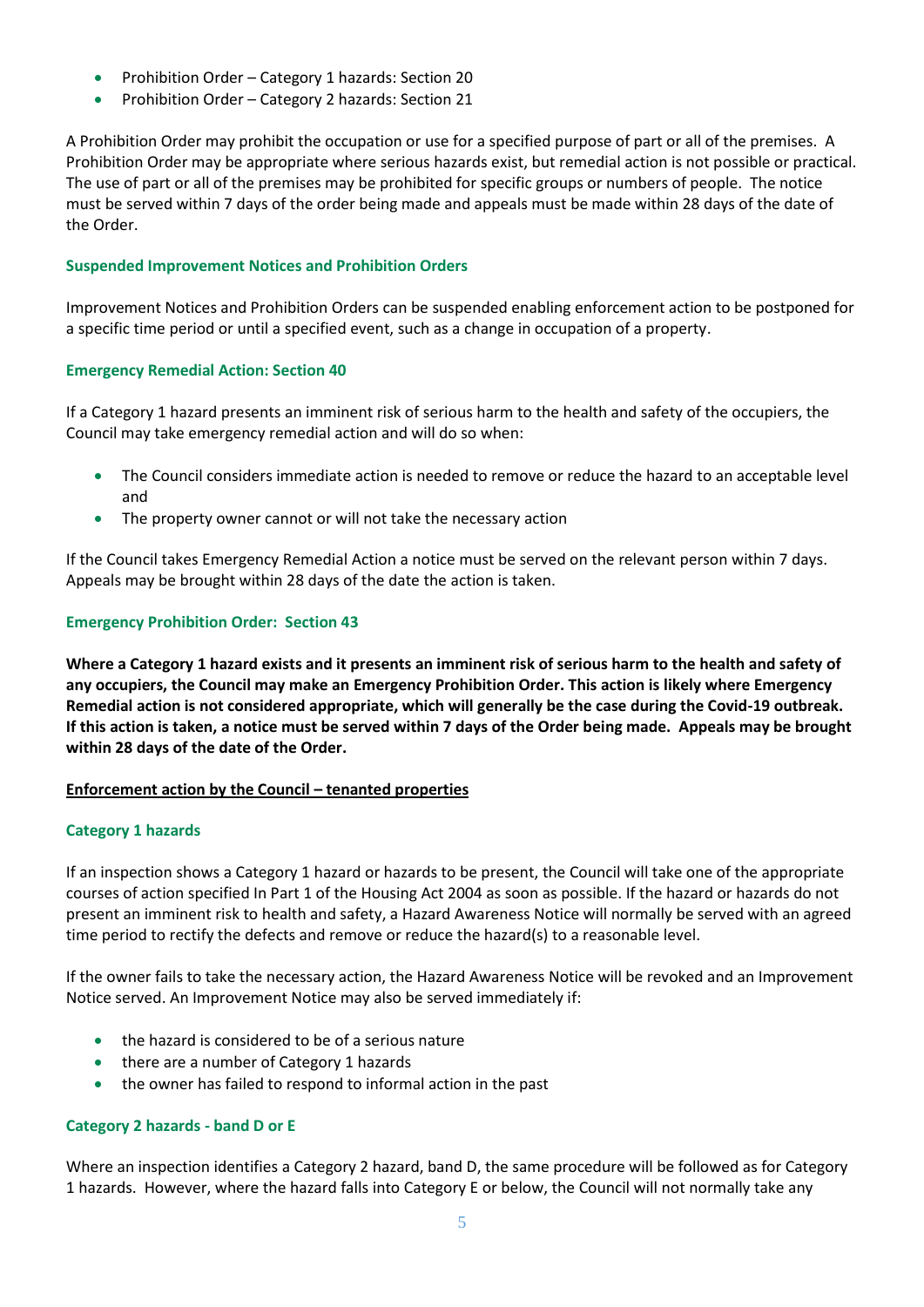further action unless there are exceptional circumstances.

### **Category 2 – Multiple Hazards**

Where a number of hazards at band D or below create a more serious situation or where a property appears to be in a dilapidated condition the Council will consider following the procedure for Category 1 hazards.

#### **Enforcement action– owner occupied properties**

In accordance with HHSRS enforcement guidance, owner occupied properties are not exempt from enforcement action and instances where the Council may take enforcement action include:

- Cases of vulnerable elderly people who are judged not capable of making informed decisions about their own welfare
- Cases of vulnerable individuals who require the intervention of the Council to ensure their welfare is best protected.
- Instances where hazards might reasonably affect persons other than the occupants.
- Where there is a serious risk of life-threatening harm such as electrocution or fire.
- Any other exceptional case determined by the Director of Development Services

### **Enforcement action – vacated properties**

In cases where properties are subject to a statutory notice and the property is subsequently vacated, all notices or orders will be reviewed to consider whether variation, suspension or revocation of the notice is appropriate.

#### **Criminal Offences and Civil Penalties**

If we are satisfied that an offence has been committed we will consider criminal prosecution if this is considered to be in the public interest. However, for some offences, Section 126 of the Housing and Planning Act 2016 allows civil penalties to be imposed as an alternative to prosecution.

The same criminal standard of proof, beyond all reasonable doubt, is required for a civil penalty as it would be for a prosecution.

As an alternative to prosecution, the Housing and Planning Act 2016 amended the Housing Act 2004 to enable the Council to impose civil penalties for certain offences. These offences for which we may consider a civil penalty include:

- Section 30 failure to comply with an Improvement Notice
- Section 72 failure to licence an HMO
- Section 139(7) failure to comply with an overcrowding notice
- Section 234 failure to comply with HMO Management Regulations

The Council can impose a civil penalty of up to £30,000. The Council would expect any offence under the Housing Act 2004 to be dealt with by means of a financial penalty. The level of the penalty would be calculated by reference to the guidelines set out in Appendix 1.

Where the Council is minded to issue a civil penalty, it will first issue a notice of intent. The person on whom the notice was served then has 28 days to make representations. After the 28 day period the Council must decide whether to impose a penalty and if it still wishes to do so, a final notice will be issued.

The penalty is recoverable through the County Court as though it were an order of that court. There is a general right of appeal against the final notice to the First Tier Tribunal.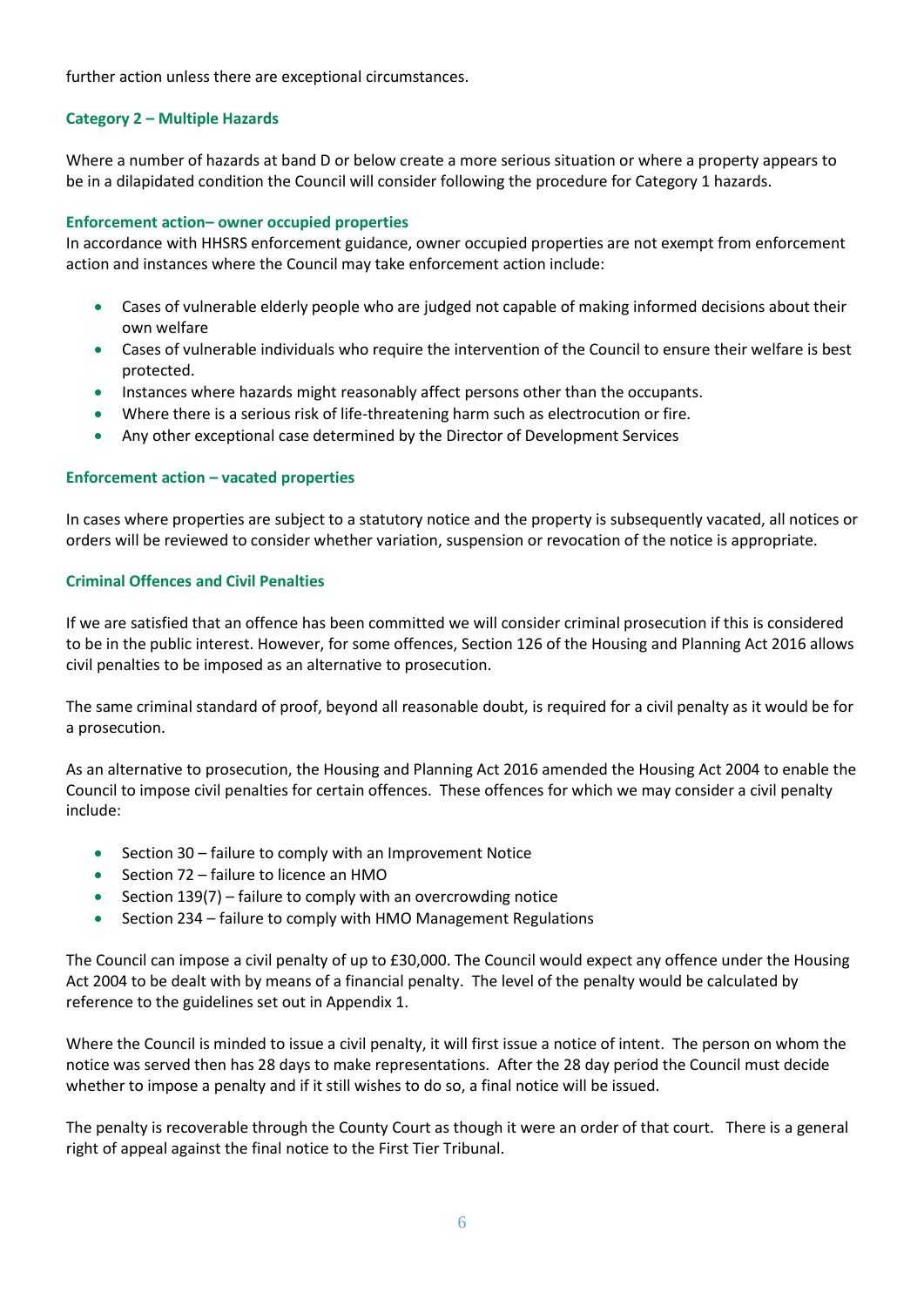Only in the most serious cases would a prosecution be considered. For example:

- Extremely serious first offence
- Long history of non-compliance
- More than one civil penalty previously issued
- An offence which could be a Banning Order offence appears to have been committed

A breach of a Prohibition Order can only be sanctioned by criminal prosecution.

#### **Banning Orders**

Where a landlord has been prosecuted and convicted of a banning order offence, the Council will consider applying to the First Tier Tribunal for a Banning Order. The decision to apply will be made on a case by case basis and will be pursued for the most serious offenders.

The term "landlords" also includes "property agents" (letting agents and property managers as defined under Chapter 6 of Part 2 of the Housing and Planning Act 2016) unless otherwise specified. In deciding whether to apply for a Banning Order the Council will consider:

- The severity of the sentence imposed by the Court. A minimum sentence or conditional discharge would not be regarded as sufficiently serious for a Banning Order
- Any relevant information on the rogue landlord database to establish whether a landlord has committed other banning order offences or has received any civil penalties in relation to banning order offences
- In respect of property agents who are required to be a member of a redress scheme, evidence of noncompliance with that requirement will also be taken into account
- The harm caused to the tenant (or perceived by the tenant) especially those offences that directly impact on the health and safety of the tenant.
- Whether there is potential for repeat offending.
- Whether a Banning Order is likely to deter others from committing similar offences.

If a decision is made to apply for a Banning Order, the Council will follow the process set out in Section 15 of the Housing and Planning Act 2016. A notice of intent will be served on the landlord within 6 months of the landlord being convicted of the offence. Landlords will be given 28 days to make representations and any representations submitted will be taken into account when deciding if to proceed with the application for a Banning Order.

Further information may be sought from the landlord if this will assist in reaching a decision. This may include requesting details of other properties owned by the landlord.

If the decision is made to pursue a banning order an application will be made to the First-tier Tribunal who have the power to make the banning order.

The Council will publicise successful banning orders, including the names and addresses of individual landlords at a local level through the local media (including social media).

Any business (managing or lettings agency) which has been subject to a banning order will be named publicly and will be named on the Council's website.

If a tenant requests information on banned landlords, we will make this information available.

#### **Rent Repayment Orders**

A rent repayment order, made under the Housing and Planning Act 2016 or the Housing Act 2004 is an order made by the First-tier Tribunal requiring a landlord to repay a specified amount of rent where certain offences have been committed. These offences include: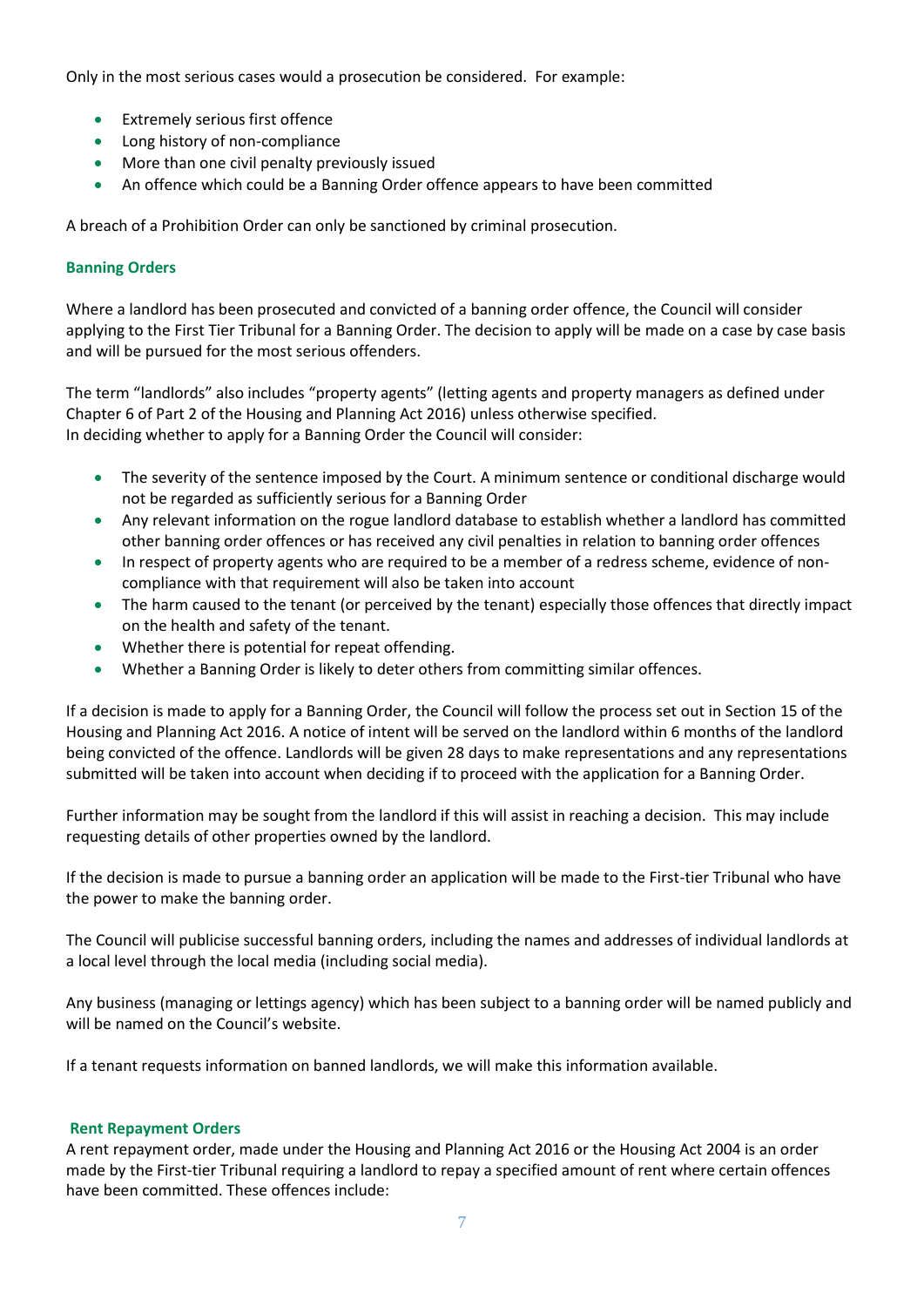- Failure to comply with an Improvement Notice s. 30(1) Housing Act 2004
- Failure to comply with a Prohibition Order s. 32(1) Housing Act 2004
- Offences in relation to licensing of HMOs s. 72(1) Housing Act 2004
- Breach of a Banning Order s. 21 Housing and Planning Act 2016
- Illegal eviction or harassment of the occupiers of a property s. 1 Protection from Eviction Act 1977

If the rent was paid wholly or partly through Housing Benefit or Universal Credit, the council can apply for a rent repayment order when a landlord has committed one of the offences listed in paragraph above. An application for a rent repayment order will be made whether or not the landlord has not been convicted of the offence if there is sufficient evidence to indicate that it is likely that the First-tier Tribunal will be satisfied beyond reasonable doubt that the landlord has committed the offence. Where the First Tier Tribunal find in favour of the council the rent repayment order will require the landlord to repay the rent to the local Authority up to a maximum of 12 months. The payment of a rent repayment order may be enforced as a debt through the County or High Court.

In determining the amount the council seek to recover, consideration will be given to the following factors:

**Punishment of the offender**. Rent repayment orders should have a real economic impact on the offender and demonstrate the consequences of not complying with their responsibilities. Factors that a local housing authority may wish to consider include the conduct of the landlord and tenant, the financial circumstances of the landlord and whether the landlord has previously been convicted of similar offences;

**Deter the offender from repeating the offence**. The level of the penalty should be set at a high enough level such that it is likely to deter the offender from repeating the offence;

**Dissuade others from committing similar offences**. Rent repayment orders are imposed by the First-tier Tribunal and so the fact someone has received a rent repayment order will be in the public domain. Robust and proportionate use of rent repayment orders is likely to help ensure others comply with their responsibilities.

**Remove any financial benefit the offender may have obtained as a result of committing the offence**. This is an important element of rent repayment orders: the landlord is forced to repay rent, and thereby loses much, if not all, of the benefit that accrued to them by not complying with their responsibilities.

## **Charges for enforcement action**

The Council will normally make a charge for its enforcement costs when taking the following action:

- Serving Improvement Notices
- Serving Prohibition Orders
- Serving Emergency Prohibition Orders
- Carrying out Emergency Remedial Action

The Council will not charge for Hazard Awareness Notices.

Charges for enforcement action will be published annually in the Fees and Charges Report published by the Council. Additional charges will be levied where work in default is carried out.

There is a right of appeal to the First Tier Tribunal (Property Chamber) in respect of statutory notices served under the Housing Act 2004 and complaints that are within the FTT jurisdiction should be dealt with through that mechanism.

If the complaint falls outside the remit of the FTT the Council's Complaints Policy will apply.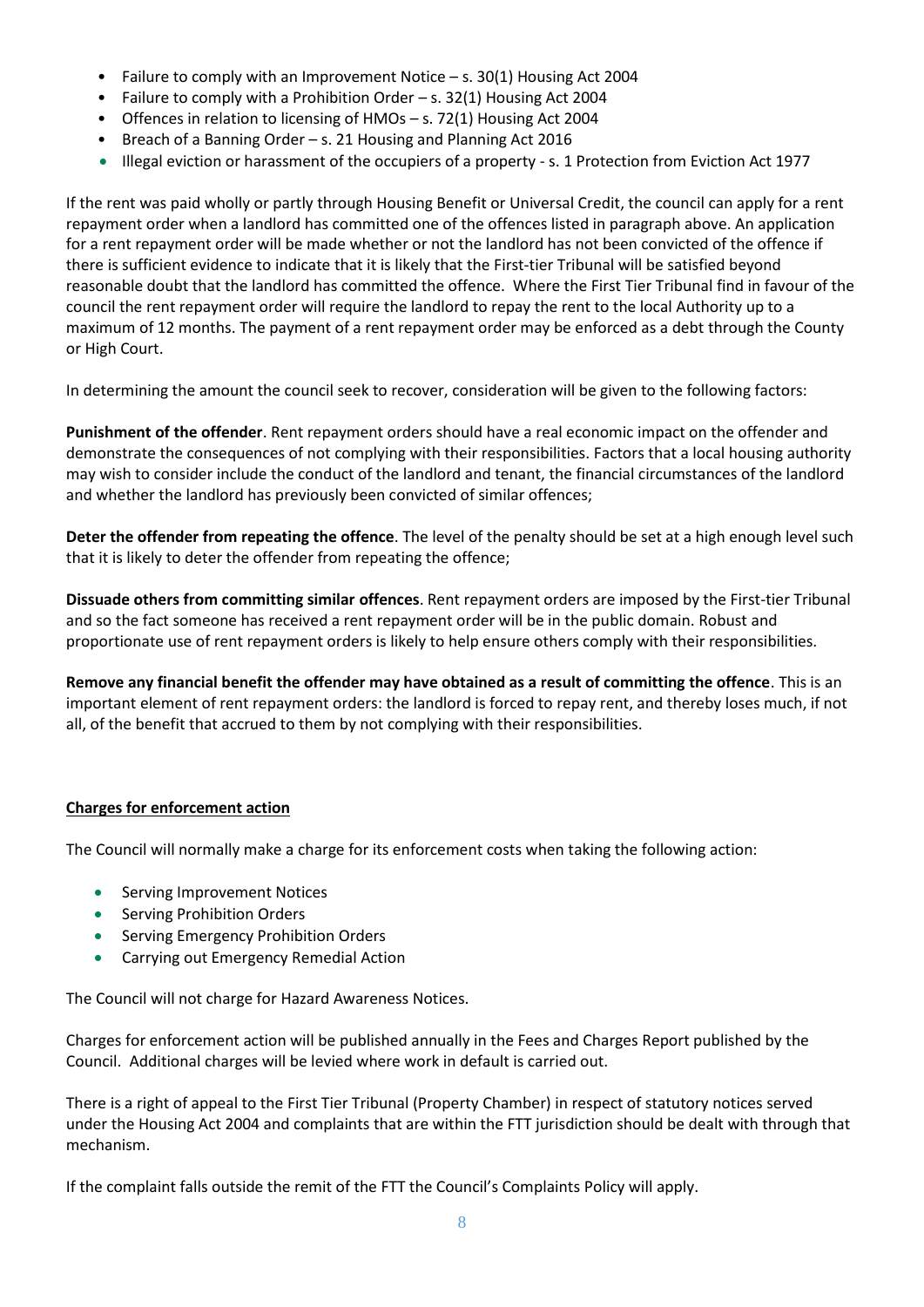### **Works in Default**

The Council may carry out the works required by a statutory notice if the Landlord does not carry them out. The cost of the works, plus the Council's administration charges will be recovered through the civil court. Where there is no prospect of the money being recovered, the debt may be placed on the property as a land charge.

#### **Houses in Multiple Occupation**

Houses in multiple occupation (HMOs) are defined in Section 254 of the Housing Act 2004. HMOs are accommodation which is occupied by persons who do not form a single household and where 2 or more households share one or more basic amenity such as a kitchen, toilet and/or bathroom.

All HMOs must comply with the Management Regulations made under section 234 of the Housing Act 2004. A contravention of the Management Regulations is not something that can be addressed by the service of a notice and enforcement of the regulations is by way of prosecution.

There is no provision for the service of a notice or for work to be carried out in default under the management regulations, and prosecution or civil penalty is the method of enforcement.

If the council find evidence of a breach of the regulations a formal letter will be sent to the HMO manager detailing the regulations that have been breached as well as the works required to remedy the breach. The timescale given to carry out the works will be limited in duration with a reminder to the manager that an offence has already been committed. Once the timescale has expired a re-visit will be carried out to assess if the breach has been remedied. If the breach has not been remedied, we will decide whether to prosecute or impose a civil penalty. The decision will take account of the available evidence and the enforcement principles set out in this policy. We will normally impose a financial penalty in these circumstances, unless the breach is extremely serious.

#### **HMO licensing**

**During the Covid-19 outbreak we will:**

- **contact landlords who are due to be making new HMO licence applications and explain there may be a delay in determining their applications when received**
- **contact landlords who are due to renew their HMO licence applications and explain that renewal will be carried out as an administrative process by e-mail and an inspection of the property will be undertaken when restrictions ease.**
- **take individual landlords circumstances into account where licence fee payments may be delayed due to the Covid-19 outbreak**

HMOs occupied by 5 or more people in 2 or more households are licensable under Part 2 of the Housing Act 2004.

Failure to obtain a licence for a licensable HMO is an offence. Enforcement action will normally be the application of a Civil Penalty. However, prosecution will be considered if the breach is considered to be sufficiently serious.

HMO licenses will be granted for a period of up to 5 years and will specify the maximum number of persons permitted to occupy the property. In cases where it is appropriate to do so a licence may be granted for a period of less than 5 years. Such circumstances could include where there may be deficiencies in the condition of the property or inadequacies in the management. In such cases clear reasons for the issue of a shorter term licence will be given.

The following mandatory conditions apply to all HMO licences: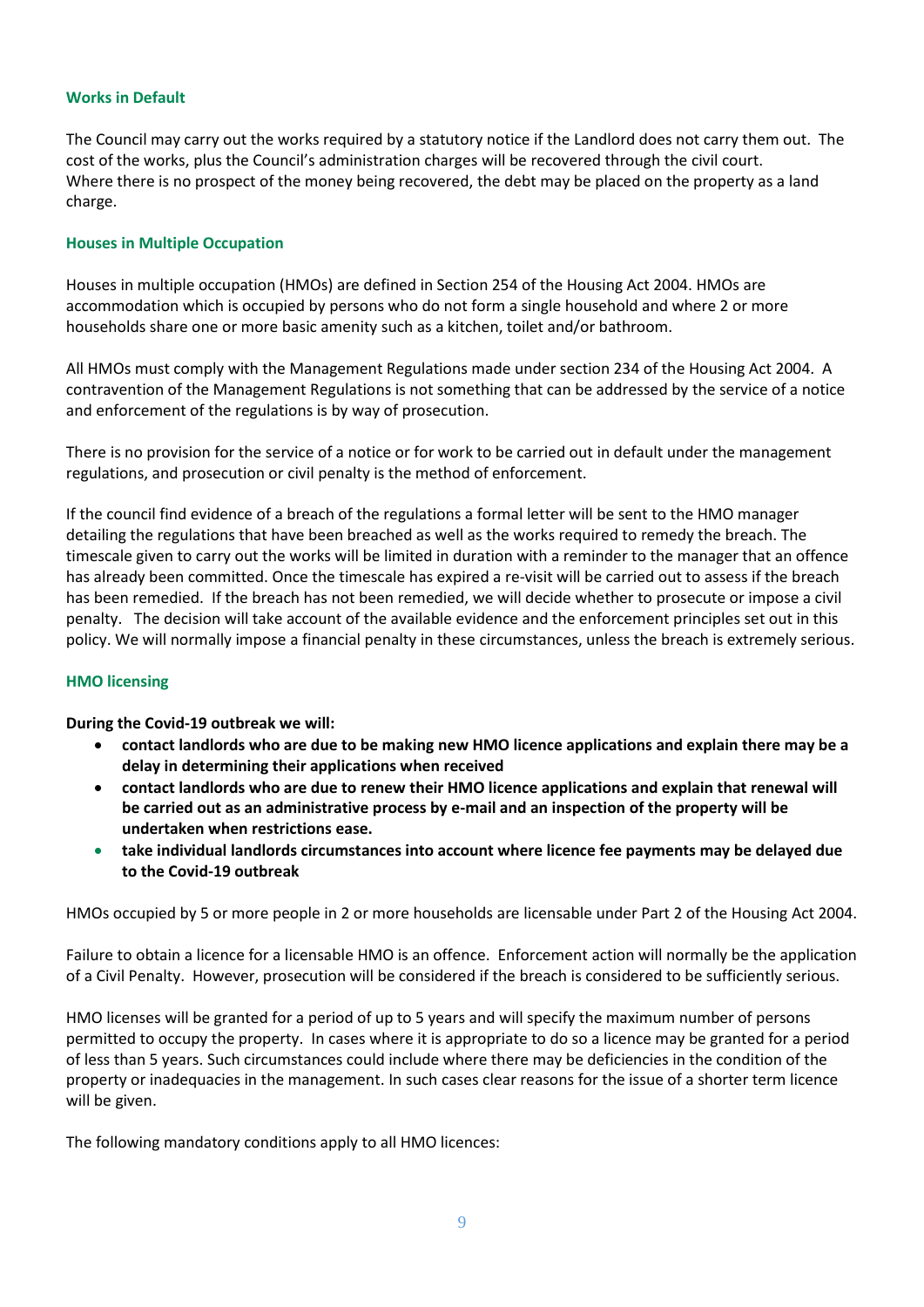Mandatory conditions:

- Produce gas safety certificates annually for the Councils inspection
- Keep electrical appliances provided by the landlord safe and produce on demand a declaration to that effect.
- Keep furniture provided by the landlord safe and produce on demand a declaration to that effect
- Ensure that smoke alarms are installed on each storey of the house on which there is a room used wholly or partly as living accommodation are keep them in proper working order. Produce on demand a declaration as to the condition and positioning of these alarms. 'Room' includes a hall or landing.
- Ensure that a carbon monoxide alarm is installed in any room in the house which is used wholly or partly as living accommodation and contains a solid fuel burning combustion appliance, to keep any such alarm in proper working order and to supply the authority, on demand, with a declaration by him as to the condition and positioning of any such alarm.
- Supply to the occupiers of the house a written statement of the terms on which they occupy it.
- Ensure that rooms used as sleeping accommodation comply with the minimum room sizes specified in Schedule 4 of the Housing Act 2004, as amended by the Licensing of Houses in Multiple Occupation (Mandatory Conditions of Licences) (England) Regulations 2018. For example, sleeping room for 1 person (over 10 years) is  $6.51m^2$  (minimum). For 2 persons, 10.22m<sup>2</sup> (minimum).
- Comply with any scheme which is provided by the local housing authority which relates to the storage and disposal of household waste at the HMO pending collection.

Where the condition regarding minimum sleeping room sizes is not met at the time the licence is granted, a period of 18 months will be permitted for compliance to be achieved.

In addition to the mandatory licence conditions, discretionary conditions may be applied, as appropriate.

Discretionary conditions:

- Conditions imposing restrictions on the use or occupation of particular parts of the house by persons occupying it.
- Conditions requiring the taking of reasonable and practical steps to prevent or reduce anti-social behaviour by persons occupying or visiting the house
- Conditions requiring facilities or equipment to be made available in the house for the purpose of meeting standards prescribed under section 55 of the Housing Act 2004 (generally kitchen and bathroom facilities).
- Conditions requiring such facilities and equipment to be kept in repair and proper working order.
- Conditions for works needed for such facilities to be provided or maintained to be carried out within a specified time period.

#### **Timescale for processing HMO licence applications**

We are committed to processing applications in a timely manner. We will process all applications that are complete, contain all the required information and are accompanied by the relevant fee, within 56 days. The fee will be banked promptly and the 56 day period will not commence, assuming all other information has been provided, until the funds have cleared into the council's bank account. The 56 day time period does not include the statutory consultation period that is required between the issue of the proposed licence to the applicant and the agreement on the content of the full licence.

## **Charging for HMO licences**

Charges for HMO licences and HMO licence renewals will be published annually in the Fees and Charges Report published by the Council.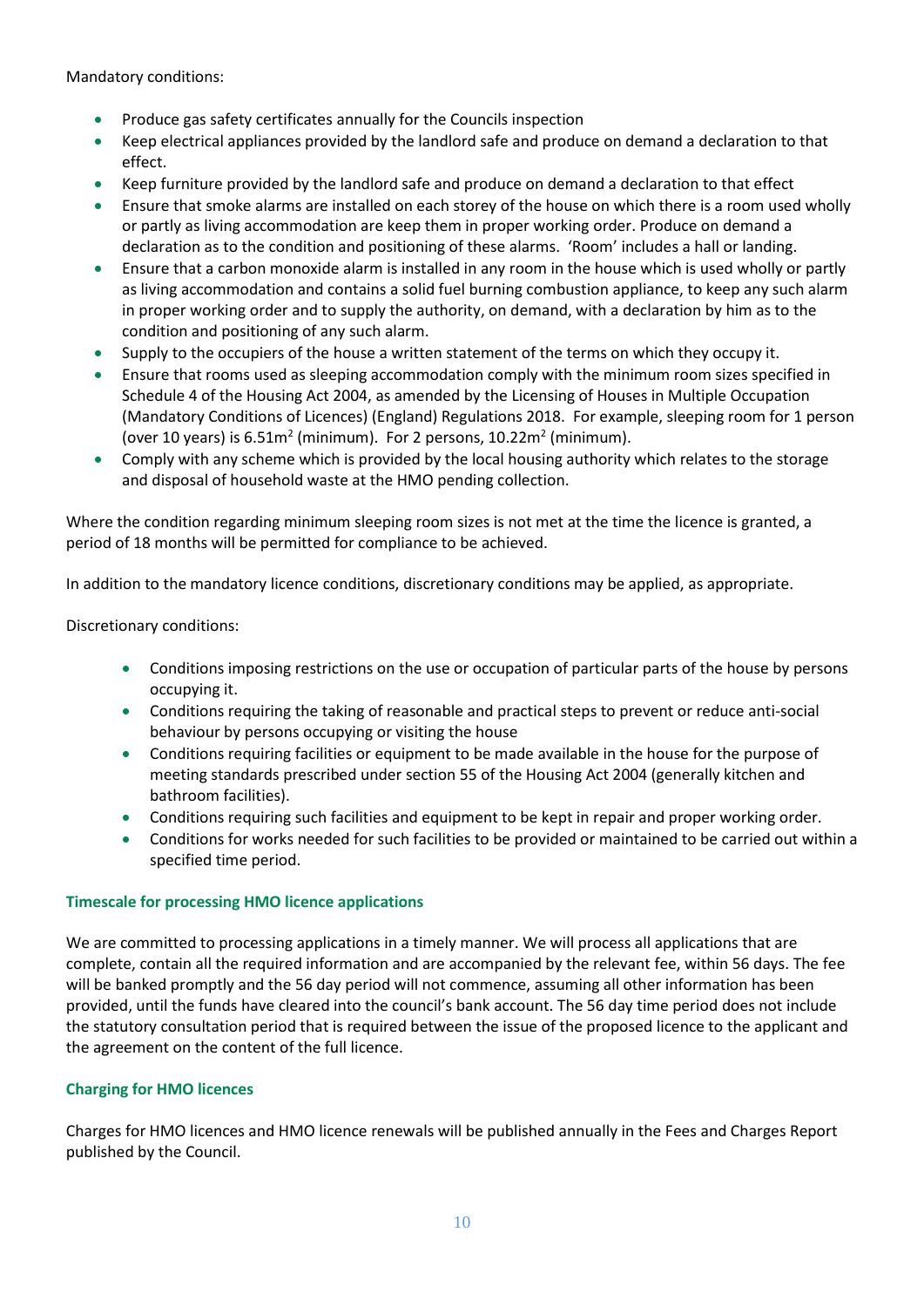#### **Non-statutory inspections**

On request, inspections will be carried out in support of applications made to British embassies or high commissions for Entry Clearance into the United Kingdom to confirm the whether the dwelling is free from Category 1 hazards and will not be overcrowded.

Charges for these inspections will be published annually in the Fees and Charges Report published by the Council.

#### **Letting Agents – Requirement to belong to a redress scheme**

The Redress Schemes for Lettings Agency Work and Property Management Work (Requirement to belong to a Scheme etc.) (England) Order 2014 requires all letting agents and property managers to join an approved redress scheme.

If the Council becomes aware that a letting agent or property manager has not done so, a notice of intent to impose a penalty will be issued. The notice will give details of the Council's reasons for taking this action. The recipient of the notice has 28 days to make a representation to the Council. If a representation is made, this will be considered by the Director of Development Services who will decide whether to confirm, modify or withdraw the penalty. This is without prejudice to the right of appeal to the First Tier Tribunal.

The maximum penalty for non-compliance will be applied unless extenuating circumstances exist to justify a lower amount. Extenuating circumstances may include:

- Whether a £5,000 would be disproportionate to the turnover or scale of the business
- The timeliness of corrective action by offender
- The level of co-operation of the offender with the Council during the investigation of the alleged breach

If the person on who the fine is levied does not pay within the period specified, the council will recover the fine with the permission of the court as if payable under a court order. Where proceedings are necessary for the recovery of the fine, a certificate signed by the chief financial officer stating that the amount due has not been received by a date specified on the certificate will be taken as conclusive evidence that the fine has not been paid.

#### **Smoke and Carbon Monoxide Alarm (England) Regulations 2015**

These regulations require a landlord of a residential property to install smoke alarms on each floor of a property that contains living accommodation, and carbon monoxide alarms in each room that is used as living accommodation and contains a solid fuel combustion appliance. These alarms must be checked by the landlord to ensure they are in working order at the start of any new tenancy.

In circumstances where the Council reasonably believes that a landlord is in breach of the duties set out above, a remedial notice will be served on the landlord within 21 days. The notice will require the landlord to take appropriate remedial action within 28 days. The Council will receive any representations made by the landlord during the 28 day period.

If the landlord fails to carry out the remedial action, the Council will arrange the remedial action within a further 28 days. The action must be taken by a person authorised in writing by the Director of Development Services for the purpose of taking remedial action.

A landlord who has breached the regulations will be issued with a penalty charge notice. Within 28 days of receipt of the penalty charge notice the landlord can request a review of the charge. If not satisfied with the review decision, an appeal to the First Tier Tribunal can be made.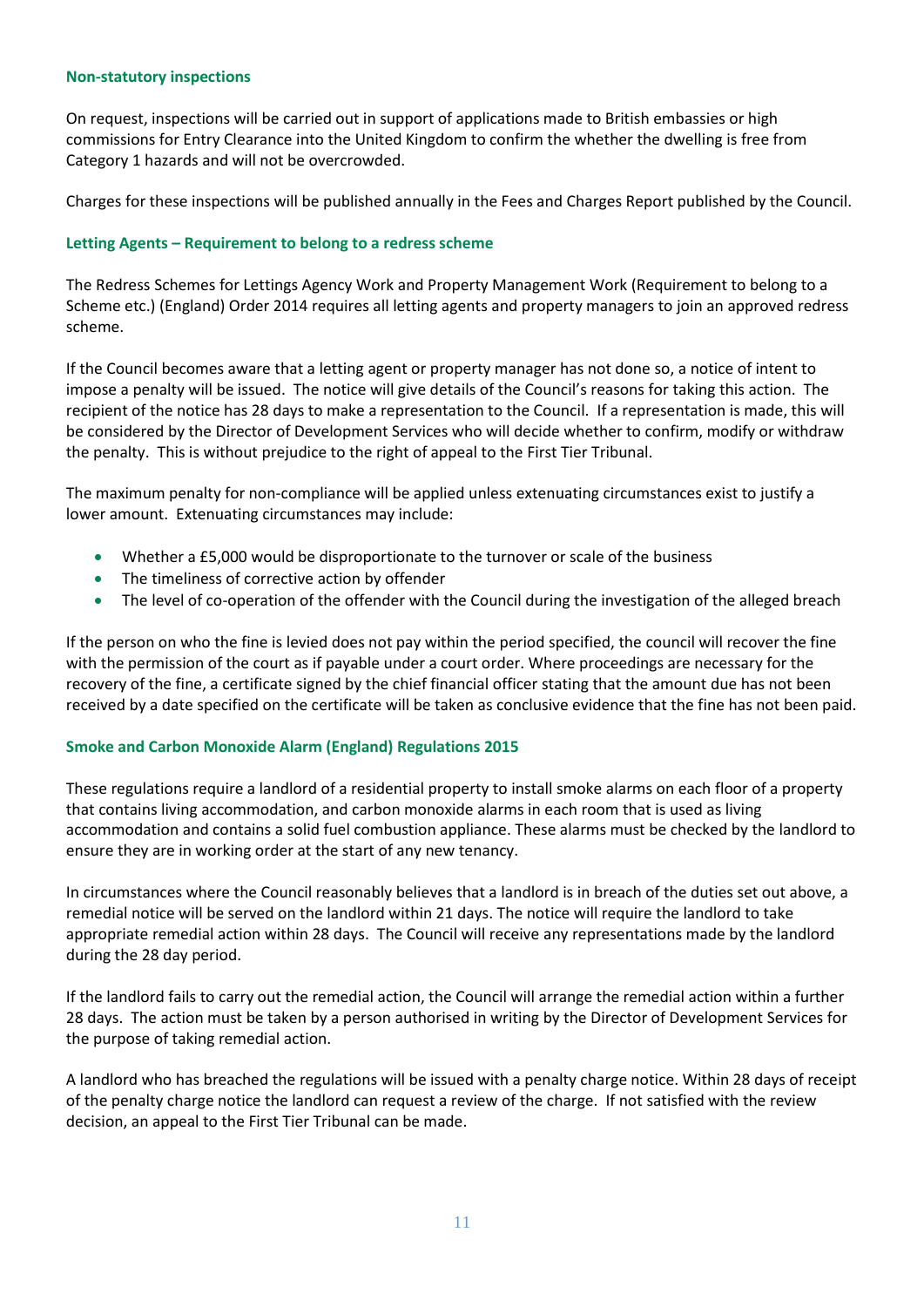The Council will recover the penalty charge through a court order once the charge is payable and no longer subject to review or appeal.

The statement of principles which will be considered in determining the level of the penalty charge is shown in Appendix 2.

## **The Energy Efficiency (Private Rented Property)(England and Wales) Regulations 2015 (as amended)**

The Energy Efficiency (Private Rented Property) (England and Wales) Regulations 2015 (as amended) ("the Regulations") set out the minimum level of energy efficiency for homes in the domestic private rented sector for new tenancies from 1 April 2018 and for all tenancies from 1 April 2020. The minimum level is an Energy Performance Certificate (EPC) rating of Band E.

From 1 April 2018 landlords of domestic private rented properties which are rented out through an assured, regulated or agricultural tenancy may not grant a new tenancy to a new or existing tenant if their property has an EPC rating of F or G as shown on the EPC certificate unless an exemption has been registered. A property falling within these categories is referred to in the Regulations as a 'sub-standard property'. To continue letting out the property, the landlord will be required to carry out energy efficiency improvements to raise the EPC rating to a minimum of E. The requirement to meet the minimum level of energy efficiency is triggered when a new tenancy is created or when an existing tenancy with an existing tenant is extended. This includes situations where a fixed term tenancy such as a six month assured shorthold tenancy expires and becomes a periodic tenancy.

From 1 April 2020 landlords must not continue to let sub-standard domestic property, being those with an EPC rating of F or G, even to existing tenants.

If the council receives a complaint alleging that a landlord is in breach of the prohibition on letting a substandard property, or believes a landlord may have been in breach of the regulations at any time within the past 12 months, a compliance notice requesting information from the landlord as this will help in deciding whether the landlord has breached the prohibition. If the landlord fails to provide the information required by the compliance notice or fails to register an exemption on the PRS Exemption Register, a penalty notice may be served.

The level of the penalty charges are set out below:

- Renting out a non-compliant property (less than 3 months breach) £1000 plus publication penalty.
- Renting out a non-complaint property (three months or more in breach) £2000 plus publication penalty.
- Providing false or misleading information on the PRS (Private Rented Sector) Exemptions Register £1000 plus publication penalty.
- Failing to comply with a compliance notice £2000 plus publication penalty.
- For second or subsequent offences for the same property the "renting out" penalties are doubled.
- Maximum financial penalty £5000 per property and per breach of the regulations.
- A publication penalty means that the Council will publish some details of the landlords breach on a publically accessible part of the PRS Exemptions Register for a period of 12 months.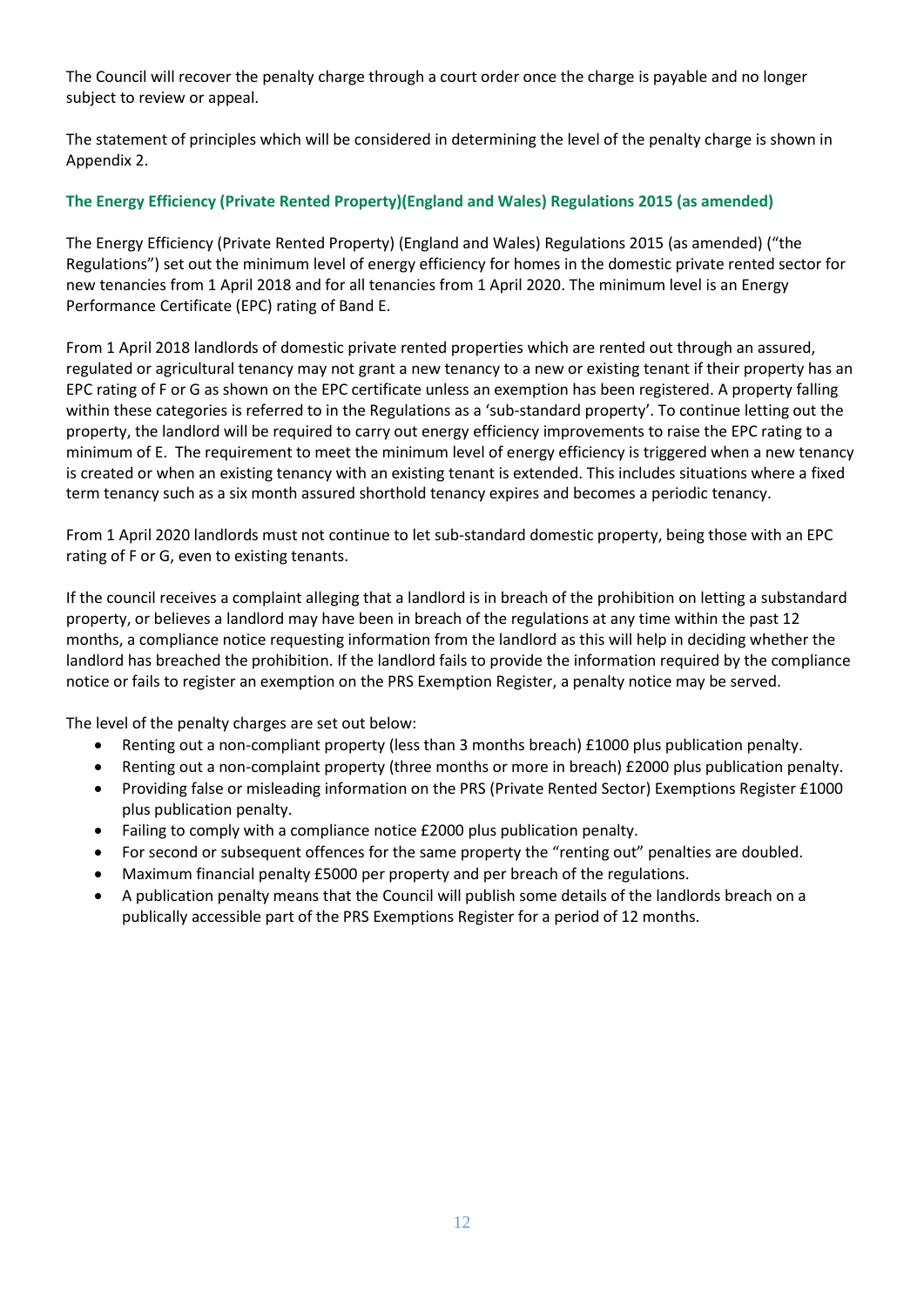## **Appendix 1**

## **Application of Civil Penalties under section 126 Housing and Planning Act 2016**

### **Statement of Principles**

The level of civil penalty to be applied will be determined with reference to the culpability of the offender and the harm, or potential harm, caused to occupiers as a result of the breach. The principles that the Council will take into account when applying a civil penalty are:

- 1. The more serious the offence, the higher the penalty should be.
- 2. A higher penalty will be appropriate where the offender has a history of failing to comply with their obligations and/or their actions were deliberate and/or they knew, or ought to have known, that they were in breach of their legal responsibilities. Landlords are running a business and should be expected to be aware of their legal obligations.
- 3. The harm caused to the tenant. This is a very important factor when determining the level of penalty. The greater the harm or the potential for harm (this may be as perceived by the tenant), the higher the amount should be when imposing a civil penalty.
- 4. Punishment of the offender. A civil penalty should not be regarded as an easy or lesser option compared to prosecution. The penalty should be proportionate and reflect both the severity of the offence and whether there is a pattern of previous offending. However, it is important that this is set at a high enough level to help ensure that it has a real economic impact on the offender and demonstrates the consequences of not complying with their responsibilities.
- 5. To reduce the likelihood of any further offending and help ensure that the landlord fully complies with all legal responsibilities in future. The level of penalty should therefore be set at a high enough level such that it is likely to deter the offender from repeating the offence.
- 6. To deter others from committing similar offences. While the fact that someone has received a civil penalty will not be in the public domain, it is possible that other landlords in the local area will become aware through informal channels. An important part of deterrence is the realisation that the Council are proactive in levying civil penalties where needed and that the level of civil penalty is high enough to both punish the offender and deter repeat offending. Where a landlord or property agent receives two civil penalties over a 12 month period, we will include that persons details in the central government database of rogue landlords and property agents in order to help ensure that other local authorities are made aware that formal action has been taken against that person.
- 7. To remove any financial benefit the offender may have obtained as a result of committing the offence. It should not be cheaper to offend than to ensure that a property is well maintained and properly managed.

These principles will be applied using the Culpability/Harm matrix set out below to arrive at an appropriate penalty.

## **Culpability**

**Very High:** The offender intentionally breached or flagrantly disregarded the law. This may be evidenced by numerous previous failures to comply with enforcement action.

**High:** Actual foresight of, or wilful blindness to risk of offending, but risk nevertheless taken. This may be evidenced by some previous enforcement activity.

**Medium:** Offence committed through act or omission which a person exercising reasonable care would not commit.

**Low:** Little fault, because, for example, efforts were made to address the risk, albeit they were inadequate on this occasion, or failings were minor and occurred as an isolated incident.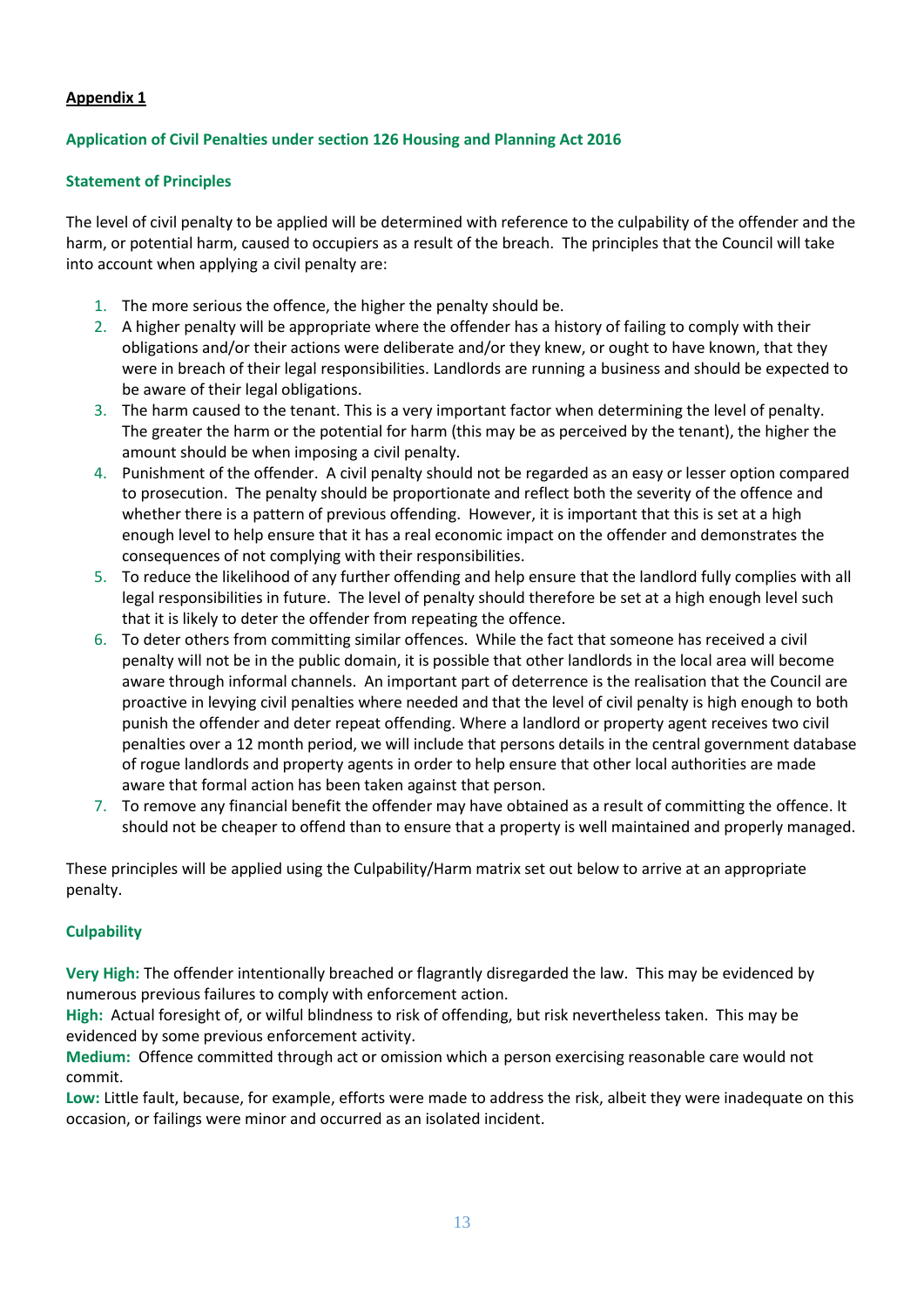#### **Harm:**

**Level 1:** Multiple serous failings giving rise, for example to a number of Category 1 Hazards that posed a substantial risk to occupiers, or very serious breach of HMO management regulations.

**Level 2:** Significant risk arising from, for example, a single Category 1 Hazard, a number of Category 2 Hazards, or significant breach of HMO management regulations.

**Level 3:** Lower risk arising, for example, from one or two Category 2 Hazards only, or from a minor breach of the HMO management Regulations.

#### **Calculating the Civil Penalty Level**

The level of civil penalty will be calculated with reference to the table on the following page. A history of previous non-compliance and/or evidence of financial gain from the failure to comply will result in a higher penalty being imposed within the range shown. Previous good character, less financial gain and evidence of efforts to remedy the situation will result in a lower penalty within the range.

|                              | <b>Starting Point</b>        | Range             |  |
|------------------------------|------------------------------|-------------------|--|
| <b>Very High Culpability</b> |                              |                   |  |
| Harm Level 1                 | £20,000<br>£10,000 - £30,000 |                   |  |
| Harm Level 2                 | £10,000                      | £5,000 - £15,000  |  |
| Harm Level 3                 | £5,000                       | £2,500 - £7,500   |  |
| <b>High Culpability</b>      |                              |                   |  |
| Harm Level 1                 | £10,000                      | £5,000 - £15,000  |  |
| Harm Level 2                 | £7,500                       | £3,750 - £11,250  |  |
| Harm Level 3                 | £3,000                       | $£1,500 - £4,500$ |  |
| <b>Medium Culpability</b>    |                              |                   |  |
| Harm Level 1                 | £5,000                       | £2,500 - £7,500   |  |
| £3,500<br>Harm Level 2       |                              | £1,750 - £5,250   |  |
| Harm Level 3                 | £2,000                       | £1,000 - £3,000   |  |
| <b>Low Culpability</b>       |                              |                   |  |
| Harm Level 1                 | £3000                        | £1,500 - £4,500   |  |
| Harm Level 2                 | £2,000                       | £1,000 - £3,000   |  |
| Harm Level 3                 | £1,000                       | £500 - £1,500     |  |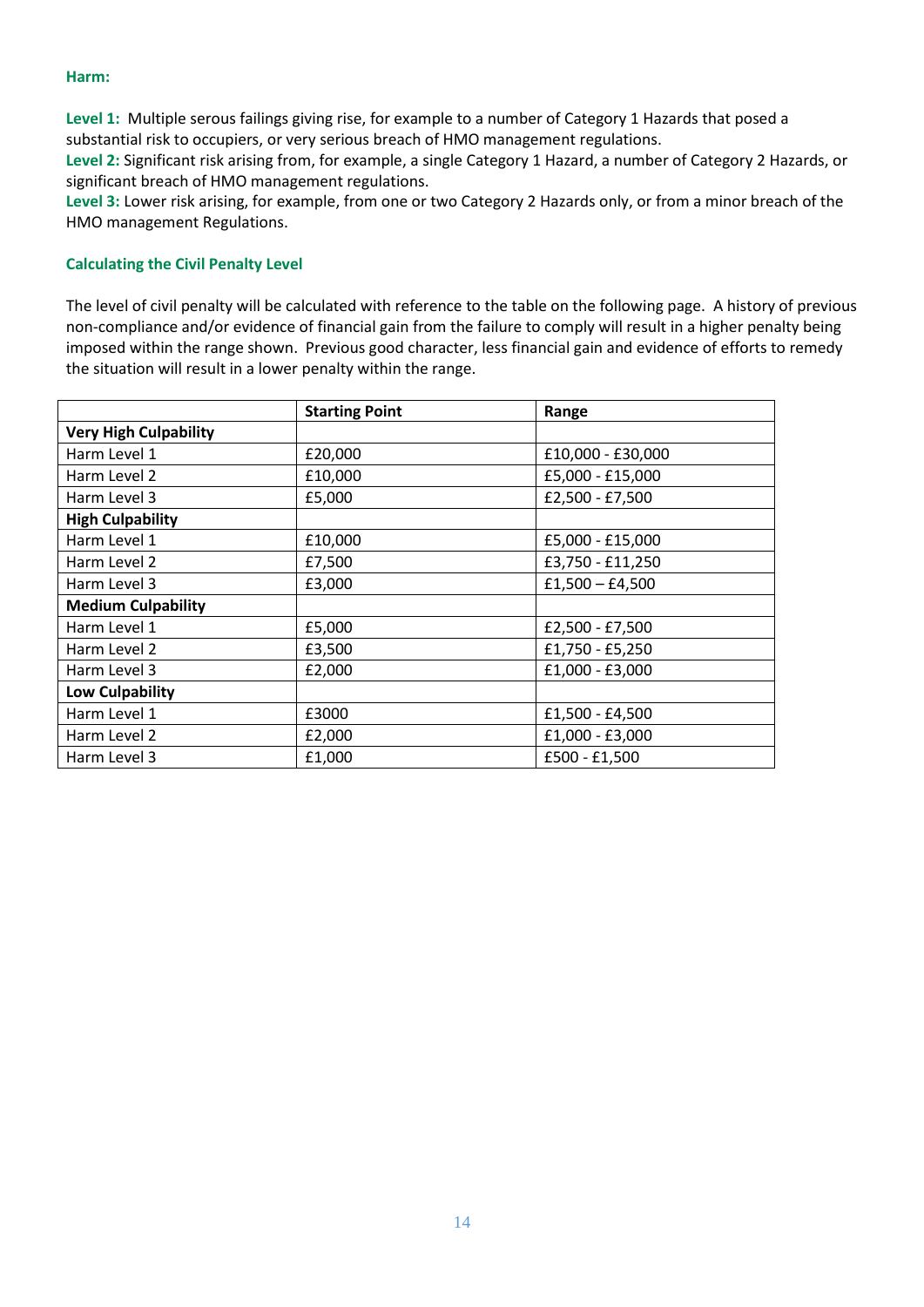## **Appendix 2**

### **Smoke and Carbon Monoxide Alarm (England) Regulations 2015**

#### **Statement of Principles**

The Regulations require a statement of principles to be followed in order to determine the amount of a penalty charge. This statement is published as required by the Regulations and will be used by the Council to determine the amount of any penalty charge it makes under regulation 8:

- 1. Regulation 8 specifies that the amount of the penalty charge will not exceed £5,000.
- 2. Regulation 9 allows for the penalty charge to be reduced if it is paid within 14 days of the date the penalty charge notice is served.
- 3. The requirement on residential landlords to install smoke alarms and (where relevant) carbon monoxide alarms can be done at relatively low cost by the landlord and are designed to protect the safety of tenants.
- 4. Only when a landlord fails to comply with a remedial notice can a penalty charge notice be served. A landlord cannot be regarded as being in breach of a remedial notice if he/she has taken all reasonable steps to comply.
- 5. If the landlord fails to comply with the remedial notice, the Council will directly incur costs because regulation 7 requires the Council to carry out the remedial work itself.
- 6. As well as allowing for the recovery of the Council's costs for work carried out in default, the penalty charge will be a deterrent if set at a high level.
- 7. The Regulations would not have allowed a maximum fine of £5000 had it not been envisaged that this is the amount considered fair for Councils to levy.
- 8. The number of alarms the landlord is expected to install is unlikely to vary significantly from property to property, so the expectations on most landlords are similar. On this basis, it is considered reasonable to set most penalty notices at the same level.
- 9. The starting point for the fixed penalty notice will be £5,000, with a 50% reduction for a first offence. For second and subsequent offences the maximum charge will be imposed. The charge will be reduced where payment is made within 14 days of the penalty charge being levied.

#### **Summary of charges**

|                      | <b>Penalty Charge</b> | Reduced penalty charge (payment within 14<br>days) |
|----------------------|-----------------------|----------------------------------------------------|
| <b>First offence</b> | £2,500                | £1.250                                             |
| <b>Second and</b>    | £5,000                | £3.500                                             |
| subsequent offences  |                       |                                                    |